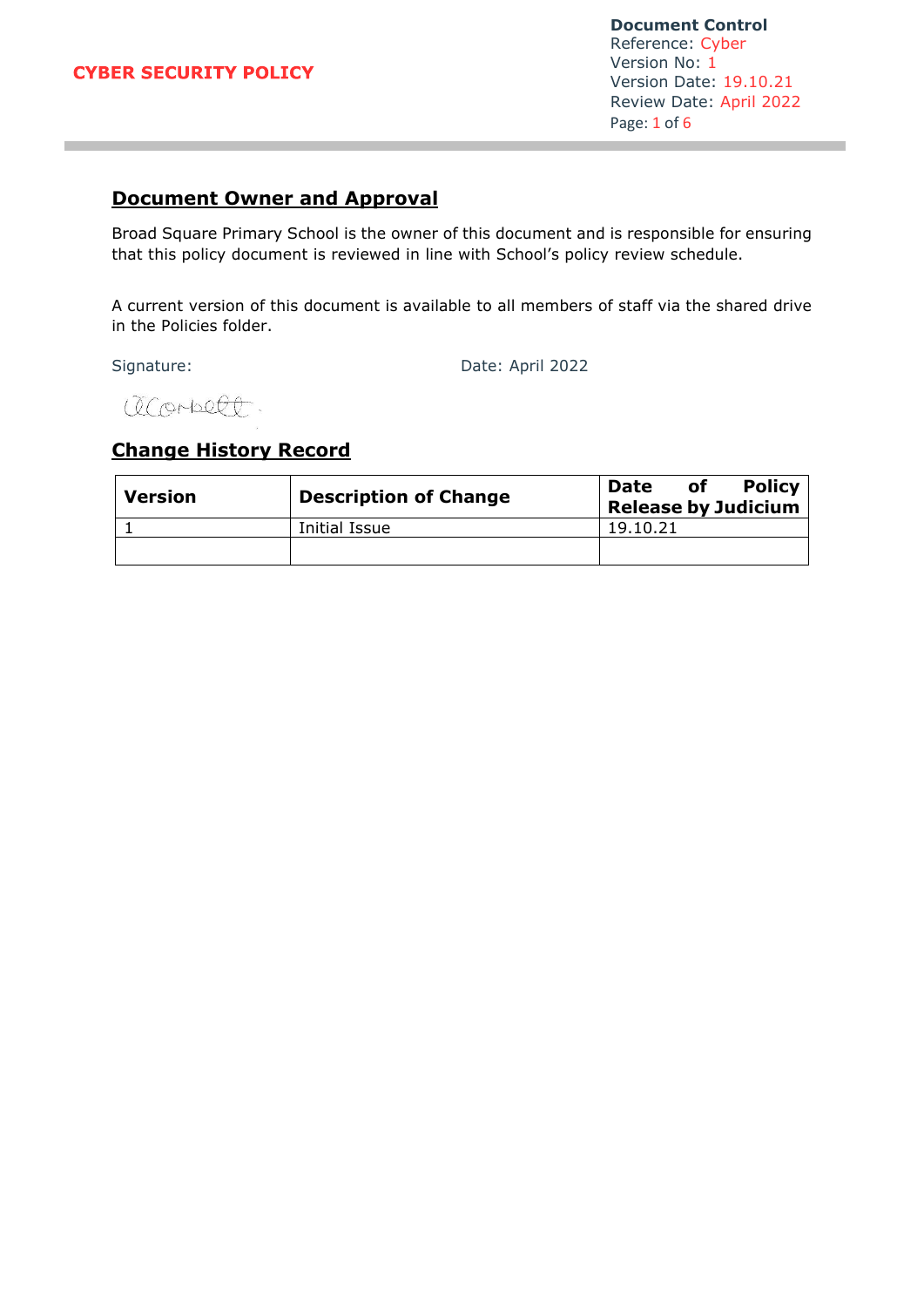**Document Control** Reference: Cyber Version No: 1 Version Date: 19.10.21 Review Date: April 2022 Page: 2 of 6

## **Introduction**

Cyber security has been identified as a risk for the School and every employee needs to contribute to ensure data security.

The School has invested in technical cyber security measures, but we also need our employees to be vigilant and act to protect the School IT systems.

The Headteacher, alongside Hi Impact is responsible for cyber security within the School*.*

If you are an employee, you may be liable to disciplinary action if you breach this policy.

This policy supplements other data management and security policies, namely our Data Protection Policy, Data Breach Policy, Information Security Policy, Acceptable Use Policy, Home Working Policy, Electronic Information and Communications Policy and Clear Desk Policy

### **Purpose and Scope**

The purpose of this document is to establish systems and controls to protect the School from cyber criminals and associated cyber security risks, as well as to set out an action plan should the School fall victim to cyber-crime**.**

This policy is relevant to all staff.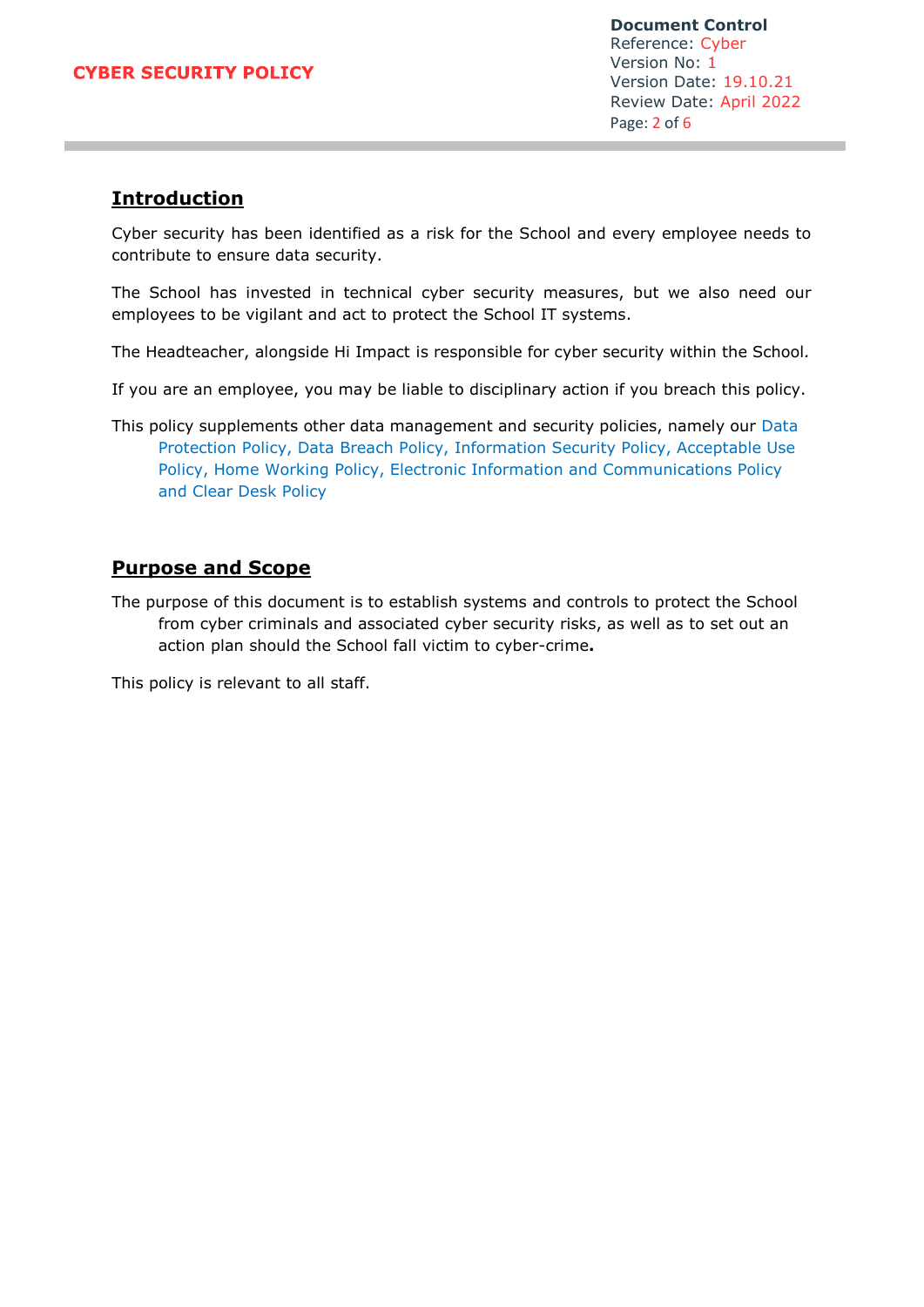**Document Control** Reference: Cyber Version No: 1 Version Date: 19.10.21 Review Date: April 2022 Page: 3 of 6

## **What is Cyber-Crime?**

Cyber-crime is simply a criminal activity carried out using computers or the internet.

hacking, phishing, malware, viruses or ransom attacks.

The following are all potential consequences of cyber-crime which could affect an individual and/or individuals:

- cost;
- confidentiality and data protection;
- potential for regulatory breach;
- reputational damage;
- business interruption; and
- structural and financial instability.

### **Cyber-Crime Prevention**

- Given the seriousness of the consequences noted above, it is important for the School to take preventative measures and for staff to follow the guidance within this policy.
- This cyber-crime policy sets out the systems we have in place to mitigate the risk of cybercrime. [*Name of responsible person*] can provide further details of other aspects of the School/Trust risk assessment process upon request.
- The School have put in place a number of systems and controls to mitigate the risk of falling victim to cyber-crime. These include technology solutions as well as controls and guidance for staff.

#### **Technology solutions**

(a) The School have implemented the following technical measures to protect against cyber-crime:

- (i) firewalls;
- (ii) anti-virus software;
- (iii) anti-spam software;
- (iv) auto or real-time updates on our systems and applications;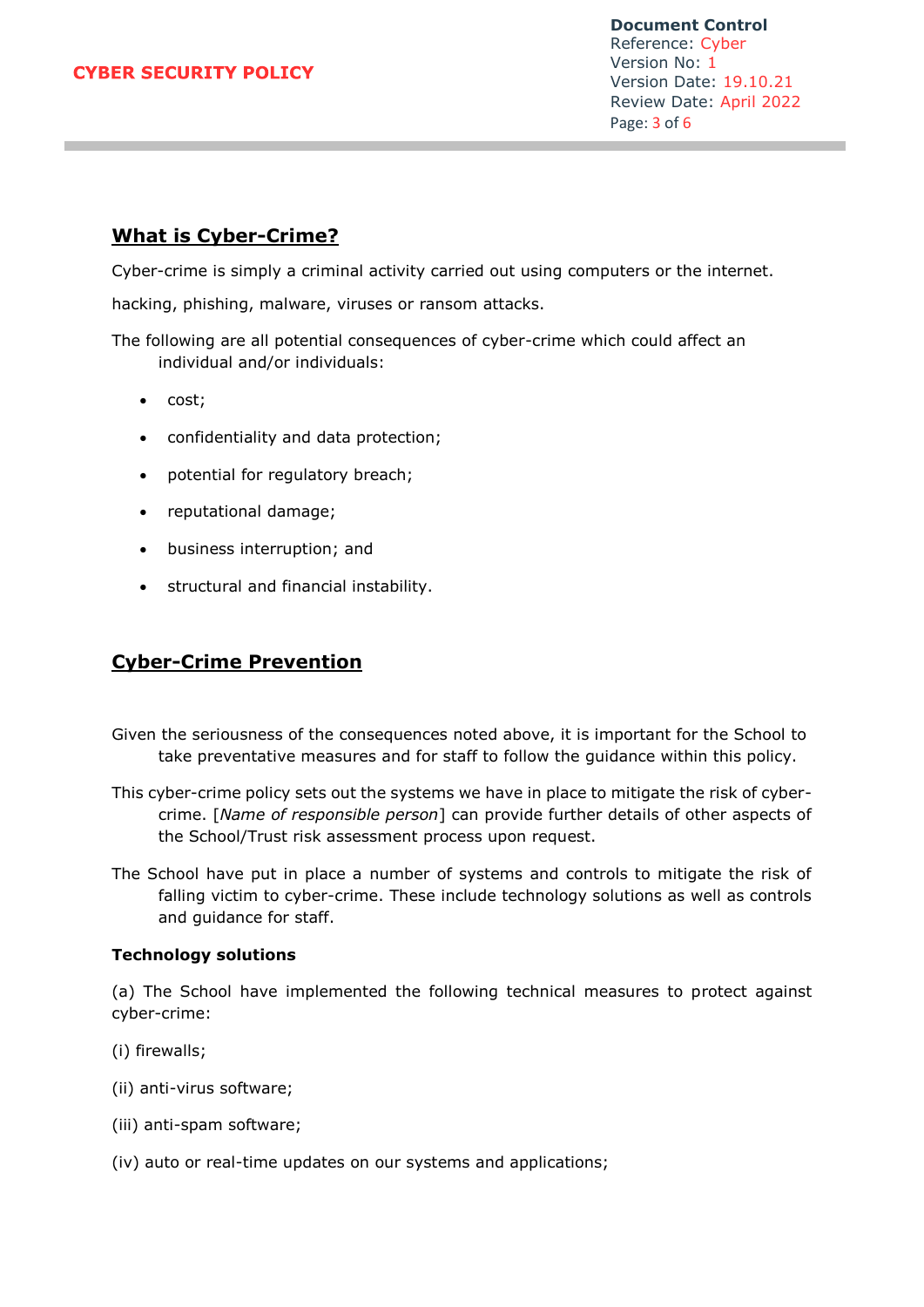**Document Control** Reference: Cyber Version No: 1 Version Date: 19.10.21 Review Date: April 2022 Page: 4 of 6

- (v) URL filtering;
- (vi) secure data backup;
- (vii) encryption;
- (viii) deleting or disabling unused/unnecessary user accounts;
- (ix) deleting or disabling unused/unnecessary software;
- (x) using strong passwords; and
- (xi) disabling auto-run features.

#### **Controls and guidance for staff**

(a) all staff must follow the policies related to cyber-crime and cyber security as listed in earlier in this policy.

(b) all staff will be provided with training at induction and refresher training as appropriate; when there is a change to the law, regulation or policy; where significant new threats are identified and in the event of an incident affecting the School or any third parties with whom we share data.

(c) all staff must:

(i) choose strong passwords (the School's IT team advises that a strong password contains passwords that are not easily decodable with at least 6 characters containing upper and lower case letters and numbers.

(ii) keep passwords secret;

(iii) never reuse a password;

(iv) never allow any other person to access the school's systems using your login details;

(v) not turn off or attempt to circumvent any security measures (antivirus software, firewalls, web filtering, encryption, automatic updates etc.) that the IT team have installed on their computer, phone or network or the School IT systems;

(vi) report any security breach, suspicious activity, or mistake made that may cause a cyber security breach, to Hi Impact and Elaine Pike or Karen Palombella as soon as practicable from the time of the discovery or occurrence. If your concern relates to a data protection breach you must follow our Data Breach Policy;

 (vii) only access work systems using computers or phones that the School owns. Staff may only connect personal devices to the Wi-Fi provided;

(viii) not install software onto your School computer or phone. All software requests should be made to Hi Impact and the Headteacher or School Business Manager; and